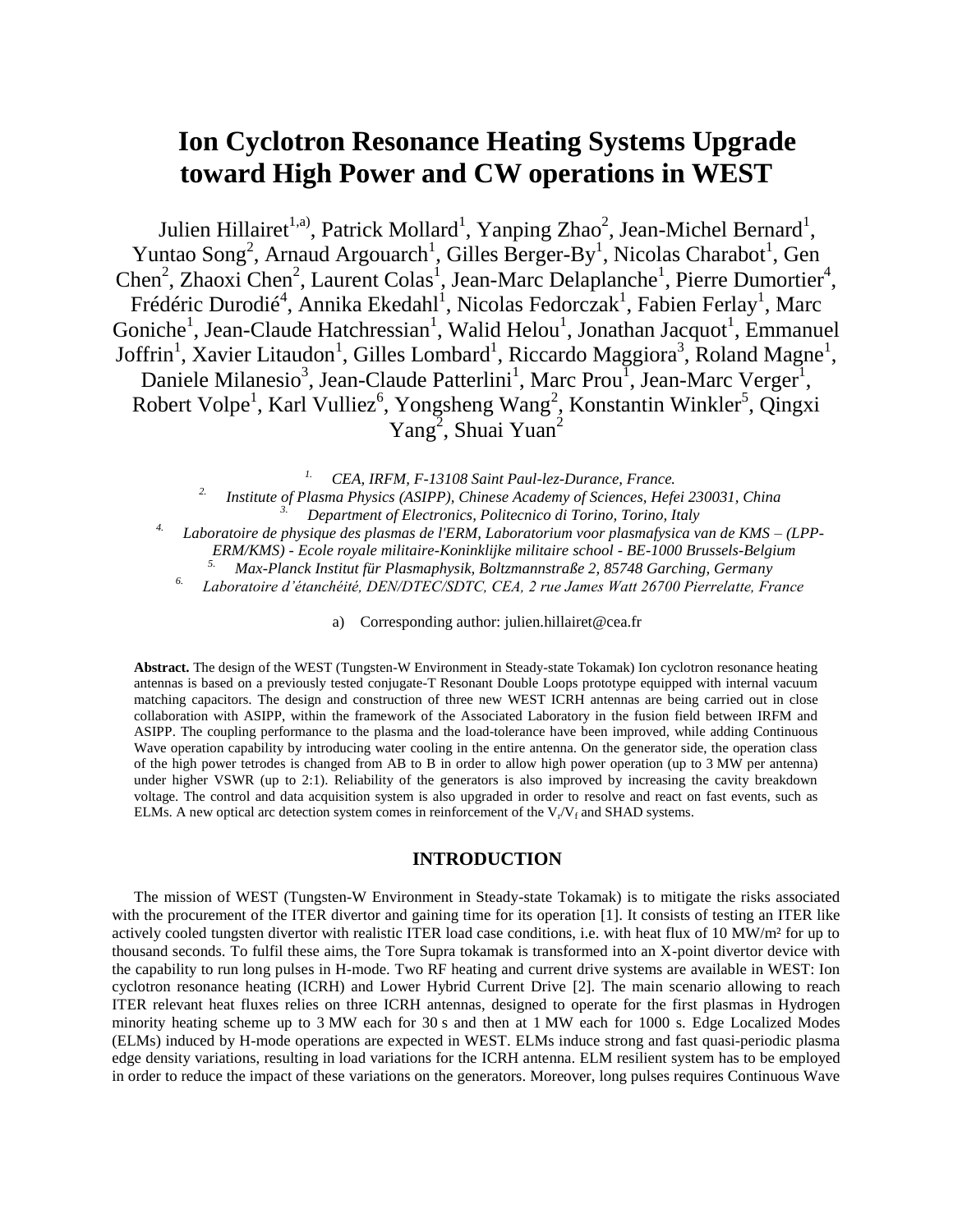(CW) RF systems. The WEST ICRH system is both ELMs resilient and CW, two challenging issues that no other ICRH system before ITER has faced simultaneously so far, moreover in a fully metallic environment.

This paper gives an overview of ICRH system upgrades. The first section details the generator plant upgrades. The second section reviews the antennas RF design and the trades-off made in order to increase the antenna coupling efficiency, while ensuring its impedance matching capabilities and CW operations in metallic environment. The third section lists the auxiliary system and diagnostic upgrades.

### **GENERATOR PLANT UPGRADES**

The ICRH plant is made of three modules (one per antenna) of two generators each (one per half-antenna). The six generators are identical and consist of a synthesizer, a modulator, a solid-state wideband amplifier and a threestage Thales Electron Devices tetrode amplifier. The plant can operate in the 40-78 MHz frequency range. The nominal operating frequencies are  $53 \pm 2$  MHz and  $55.5 \pm 2$  MHz in order to allow some flexibility in the localization of the resonance layer. Considering a 30 s pulse, the high power target per generator is 1 MW with a VSWR below 1.5:1. The high power limitation comes from the maximum anode dissipation or the maximum allowed anode voltage, which are specifics to each tube. The generators can operate during 1000 s at 500 kW, independently of the VSWR. The CW power limitation comes from the RF losses in the final stage of the tetrode. It has to be noted that the 9" 30 Ohm transmission lines are not cooled and thus are limited to 800 kW CW in order to keep the inner conductor temperature below 100°C. Limitations also exist with the antenna vacuum feedthroughs in CW (500 kW) or high power (1.75 MW/50 s).

The anode decoupling capacitors of all the generators final stage have been upgraded internally following TED specifications in order to increase the cavity breakdown voltage limit and thus the reliability during high power fast VSWR variations. The modification consists in doubling the distance between the anode and the screen grid decoupling capacitors.

Even with a load resilient system (3 dB coupler or load-tolerant electrical scheme), generators are affected by ELM fronts which are typically faster (<100 µs) than generator power regulation response time, resulting in unstable power during ELMs. In order to insure additional margins with respect to ELMy plasma load variations, the operation class of the generators will be changed from AB to B, in order to allow more power from the generator at a given VSWR-value, at the expense of a slightly reduced gain. In addition, the electronic regulation has been upgraded with FPGA system to improve the response time and reduce the number of disjunctions.

#### **LOAD-RESILIENT CW ANTENNAS**

Three new identical ELM-resilient and CW power ICRH antennas have been designed for WEST. The ELM resilience property is obtained through an internal conjugate-T electrical scheme [\[3\]](#page-3-2) with series capacitors. The antenna design is based on a previously tested prototype at 48 MHz [\[4](#page-3-3)[,5\]](#page-3-4). In the frame of the Associated Laboratory in the fusion field between IRFM and ASIPP, the design has been upgraded in order to: i) improve the power capabilities ii) increase the nominal frequency range to 55 MHz [\[6\]](#page-3-5) iii) unlike the prototype, allow CW operation with actively cooled components [\[7\]](#page-3-6). This latter aspect led to iterate between RF and mechanical design, with generally opposite constraints and necessary compromises. In addition, it shall be noted that a compromise has been often required between the increase of the straps coupling resistance on the one hand and the decrease of their reactance on the other hand [\[6\]](#page-3-5).

A specific attention has been paid to the antenna front face. The coupling characteristics have been calculated in COMSOL® using approximate 2D and 3D parametrized models of the prototype antenna front face, facing a coldplasma surface or volume with appropriate boundaries conditions [\[8\]](#page-3-7). The optimization process has been performed with reference reflectometry electron density profiles measured in 2007 during the Tore Supra pulse #40574. In this pulse, an L-mode plasma has been moved horizontally over 5 cm in front of the load-resilient antenna prototype to assess its coupling properties at 48 MHz. The calculations have been performed for 8 profiles in order to make relative comparisons of the coupling resistance. 2D model runs in few minutes while 3D models typically require ten to twenty hours depending on their complexity and the distance to the cut-off density on a desktop computer. These parametrized models allowed us to assess the relevant geometrical parameters (strap thickness, width, and distances to the plasma cut-off and antenna box) affecting the coupling resistance.

In order to optimize the coupling resistance in dipole configuration, the thickness of the strap has been kept as low as possible (between 13 and 15 mm) while ensuring sufficient stiffness, since they are water cooled through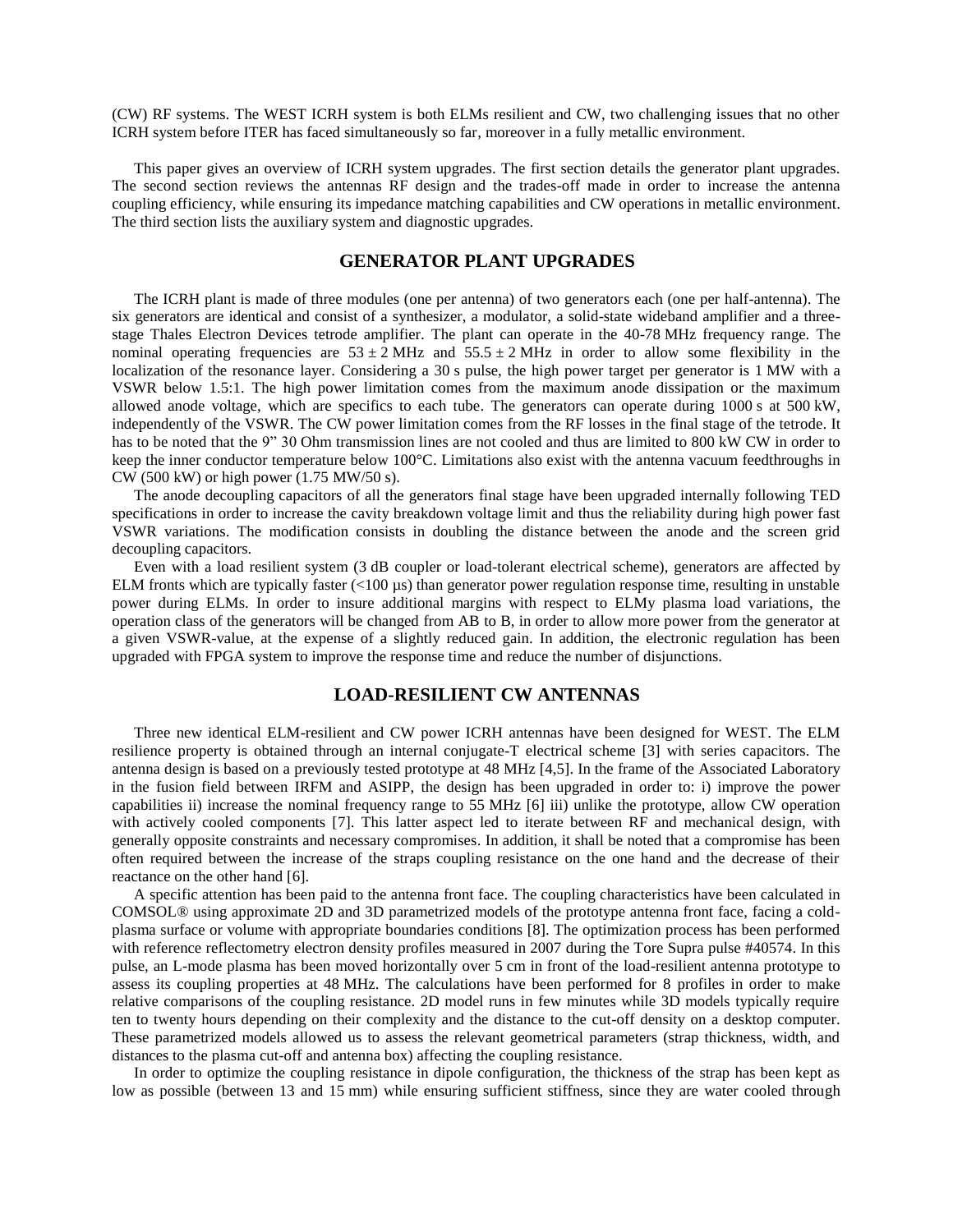70°C/30 bars inner channels. As an example, at 57 MHz, increasing the strap thickness by 15 mm decreased the coupling resistance by 25% for the same plasma loading. The coupling resistance of the new antennas has been increased compared to the prototypes one in particular by reducing the distance between the strap and the Faraday screen bars from 52 mm to 34 mm and by supressing a vertical septum which was masking a portion of the straps in the prototype.

Each antenna is equipped with four internal COMET® tuneable vacuum capacitors, with capacitances ranging from 15 pF to 150 pF and specifically upgraded for CW operation. In order to operate the antenna at a higher frequency, 55 MHz compared with the 48 MHz of the prototype, with the same capacitance range, the straps electrical length has been reduced in order to decrease their reactance. However, bringing closer the strap and its feeder leads to reduce the coupling resistance (-23% decrease of the coupling resistance for 50 mm distance reduction). Increasing the toroidal width of the straps led to reduce the strap reactance but also to decrease the coupling resistance (-50% decrease of the coupling resistance for +40 mm width increase). It has been kept to 130 mm, the same value as for the prototype. As the design of the antenna progressed, the coupling of few milestone CAD 3D models has been calculated with the TOPICA code [\[9\]](#page-3-8) with the same plasma scenarios to assess the impact of mechanical design evolutions on the coupling performances.

The T-junction, the capacitor and the strap housings are also actively cooled, similarly to the ITER design [\[10\]](#page-3-9). The length of the T-junction section (or "bridge") has been increased by 50 mm in comparison to the prototype, in order to increase the available space for the water pipes and the diagnostic cables. A two-stage quarter-wavelength and water cooled impedance transformer is connected from the T-junction to the vacuum feedthrough. The impedance transformer dimensions have been optimized for a 3  $\Omega$  T-junction impedance and a 30  $\Omega$  feeder characteristic impedance at 50 MHz. The final diameters have been afterwards adjusted to match pipe diameter standards with a slight compromise with the RF performance [\[6\]](#page-3-5).

RF circuit optimizations have been first conducted on a single conjugate-T with uncoupled straps loaded with impedances. Thereafter, full-wave models of the T-junction, impedance transformer and vacuum feedthrough have been taken into account in ANSYS Designer®. This allows pushing realistic RF excitations into the full-wave ANSYS HFSS® model in order to deduce the heat flux topologies over the devices, which then can be easily imported in ANSYS Mechanical® for thermal modelling. Capacitors have been modelled using equivalent circuits. Finally, an electric circuit of the full antenna using TOPICA impedance matrices has been simulated. This model has been used to deduce the realistic capacitor sets, current and voltage values to be expected for various plasma scenarios. A full-wave modelling of the capacitor has also been performed and integrated into a RF circuit solver to confirm the approach [\[11\]](#page-3-10).

Expected electron density profiles for WEST H-mode plasmas have also been used to load the antenna model. A set of profiles have been calculated for 3 different line average densities [\(FIGURE1](#page-3-11) (a)). Since the plasma volume in WEST is smaller than in Tore Supra, the antennas are located closer to the centre of the machine to keep the same gap from the antenna to the plasma. Three radial locations of the antenna have been used  $(R=3, 2.975$  and 2.95 m) to model the coupling in TOPICA with these profiles, with the toroidal curvature of the plasma adjusted accordingly to the WEST magnetic ripple. As no data were available for H-mode temperature profile, L-mode profile has been used. It has to be noted than the private plasma located between the antenna limiters has not been included in the TOPICA models.

Using the coupling resistance definition from ref. [\[6\]](#page-3-5) and the maximum capacitors currents and voltages (850 A and 54 kV peak respectively) the maximum coupled power has been calculated. In order to balance the top and bottom strap current magnitudes, one can allow the launchers input impedances to have an additional imaginary part. It might increase the VSWR but still allowing higher coupled power: an unbalanced current distribution can lead to currents/voltages exceeding the maximum limits at one strap while they are by far respecting the limits for the other one. [FIGURE1](#page-3-11) (b) illustrates the maximum coupled power achievable for the three antennas with respect to capacitors current and voltage limitations, for two matching strategies (VSWR=1:1 or VSWR<1.7:1). In this curve, the antennas have been matched for each coupling resistance point.

## **AUXILIARY SYSTEMS AND DIAGNOSTICS**

The antenna control and data acquisition system (CODAC) sampling period is reduced from 1 ms to few µs in order to resolve and react on fast events, such as ELMs. An FPGA-based system acquires the antenna incident and reflected powers, voltage magnitudes and phases and is in charge of safety power feedback controls. Slower acquisition systems  $(-1 \text{ ms})$  are devoted to the control of antenna radial position, capacitors control and matching